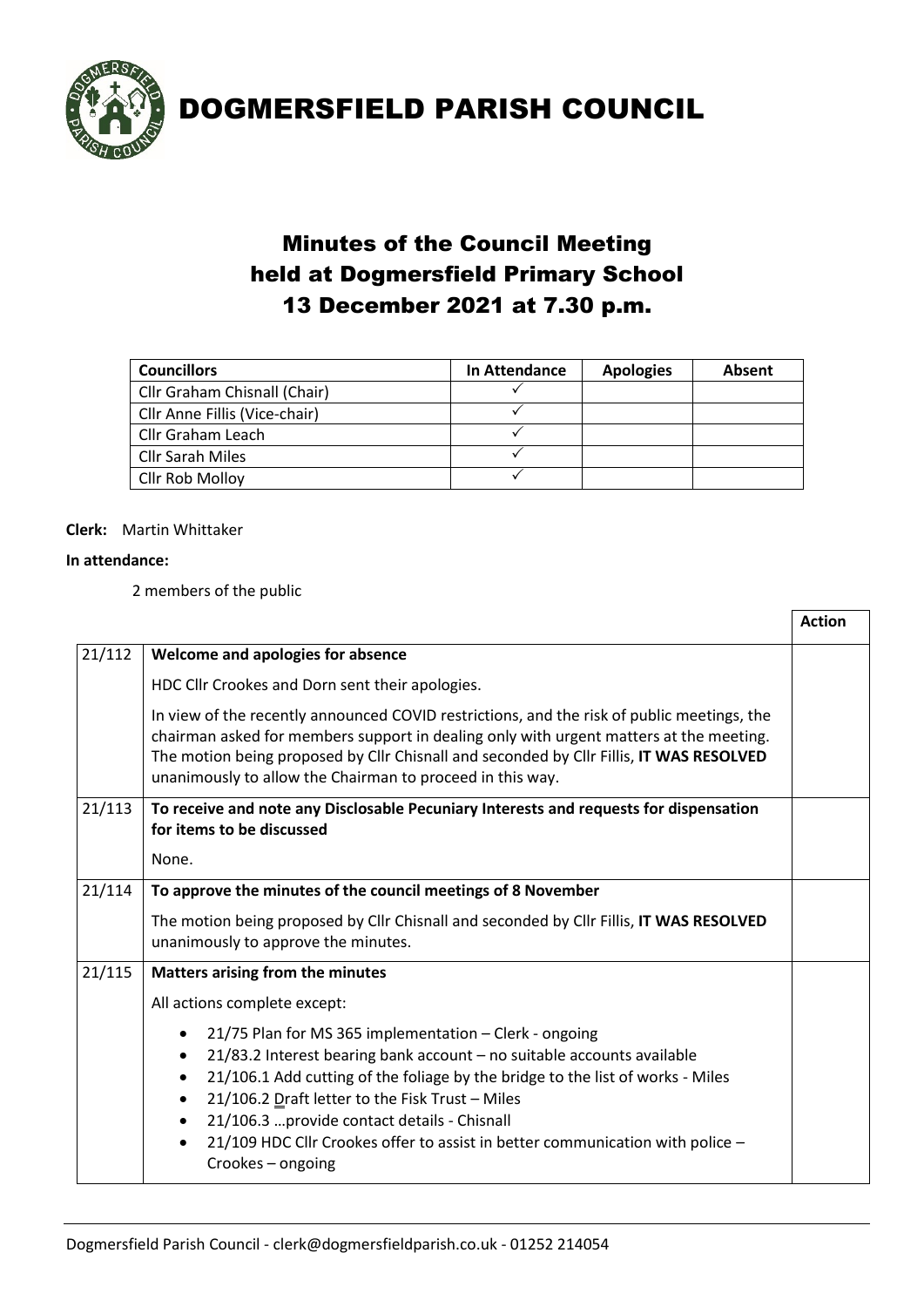

| 21/116 | Announcements from the Chairman and Clerk                                                                                                                                                                                                                                                                                                                                                                                                                                                                                                              |                           |
|--------|--------------------------------------------------------------------------------------------------------------------------------------------------------------------------------------------------------------------------------------------------------------------------------------------------------------------------------------------------------------------------------------------------------------------------------------------------------------------------------------------------------------------------------------------------------|---------------------------|
|        | None.                                                                                                                                                                                                                                                                                                                                                                                                                                                                                                                                                  |                           |
| 21/117 | County and district councillor's reports                                                                                                                                                                                                                                                                                                                                                                                                                                                                                                               |                           |
|        | Cllr Crookes had provided a written report, included as an annex A to these minutes.                                                                                                                                                                                                                                                                                                                                                                                                                                                                   |                           |
| 21/118 | Representations by the public                                                                                                                                                                                                                                                                                                                                                                                                                                                                                                                          |                           |
|        | None.                                                                                                                                                                                                                                                                                                                                                                                                                                                                                                                                                  |                           |
| 21/119 | To Consider the council's response to current planning applications                                                                                                                                                                                                                                                                                                                                                                                                                                                                                    |                           |
| 1.     | 21/02782/OUT Hybrid planning application seeking Full Planning Permission for the<br>erection of 185 residential dwellings (Use Class C3) with access, parking, landscaping,<br>public open space and other associated works and Outline Planning Permission for the<br>erection of up to 126 residential dwellings (Use Class C3) and a flexible mixed-use<br>neighbourhood store/cafe coworking space of up to 150sqm (Use Class E) with all matters<br>reserved except for access   Land North Of Netherhouse Copse Hitches Lane Fleet<br>Hampshire |                           |
|        | The motion being proposed by Cllr Chisnall and seconded by Cllr Fillis, IT WAS RESOLVED<br>unanimously to object to the application on the grounds detailed in the paper.                                                                                                                                                                                                                                                                                                                                                                              |                           |
|        | Cllr Leach will draft a letter for Hart and for the website.                                                                                                                                                                                                                                                                                                                                                                                                                                                                                           | Leach                     |
| 2.     | Applications not on the agenda                                                                                                                                                                                                                                                                                                                                                                                                                                                                                                                         |                           |
|        | None                                                                                                                                                                                                                                                                                                                                                                                                                                                                                                                                                   |                           |
| 21/120 | To update members on any new planning consultations, appeals and enforcements                                                                                                                                                                                                                                                                                                                                                                                                                                                                          |                           |
|        | Cllr Leach updated members as per the supporting paper.                                                                                                                                                                                                                                                                                                                                                                                                                                                                                                |                           |
| 21/121 | To consider a response to the HDC Community Infrastructure (CIL) consultation                                                                                                                                                                                                                                                                                                                                                                                                                                                                          |                           |
|        | The motion being proposed by Cllr Molloy and seconded by Cllr Fillis, IT WAS RESOLVED<br>unanimously not to comment.                                                                                                                                                                                                                                                                                                                                                                                                                                   |                           |
| 21/122 | To receive an update on communication with HDC over the planning consultation period<br>and Jane's Cottage                                                                                                                                                                                                                                                                                                                                                                                                                                             |                           |
|        | The letter confirmed that the consultation period for planning application was 21 days, but<br>the council should ask for an extension where the closing date did not allow for discussion<br>at a planned council meeting.                                                                                                                                                                                                                                                                                                                            |                           |
|        | The Chairman stated that HDC used to consult on tree works. He and Cllr Leach would<br>collect evidence to present to HDC.                                                                                                                                                                                                                                                                                                                                                                                                                             | <b>Chisnall</b><br>/Leach |
| 21/123 | <b>Finance &amp; Regulatory Matters</b>                                                                                                                                                                                                                                                                                                                                                                                                                                                                                                                |                           |
| 1.     | To note authorisation of an order by Clerk and Chairman                                                                                                                                                                                                                                                                                                                                                                                                                                                                                                |                           |
|        | After consultation with the Chairman, the Clerk had placed an order for £170 for leaflet<br>printing under Financial Regulation 4.1.                                                                                                                                                                                                                                                                                                                                                                                                                   |                           |
| 2.     | To note the bank reconciliations                                                                                                                                                                                                                                                                                                                                                                                                                                                                                                                       |                           |
|        | The bank reconciliations were inspected by Cllr Fillis and noted by the council. The<br>reconciled balances as of 30 November were:                                                                                                                                                                                                                                                                                                                                                                                                                    |                           |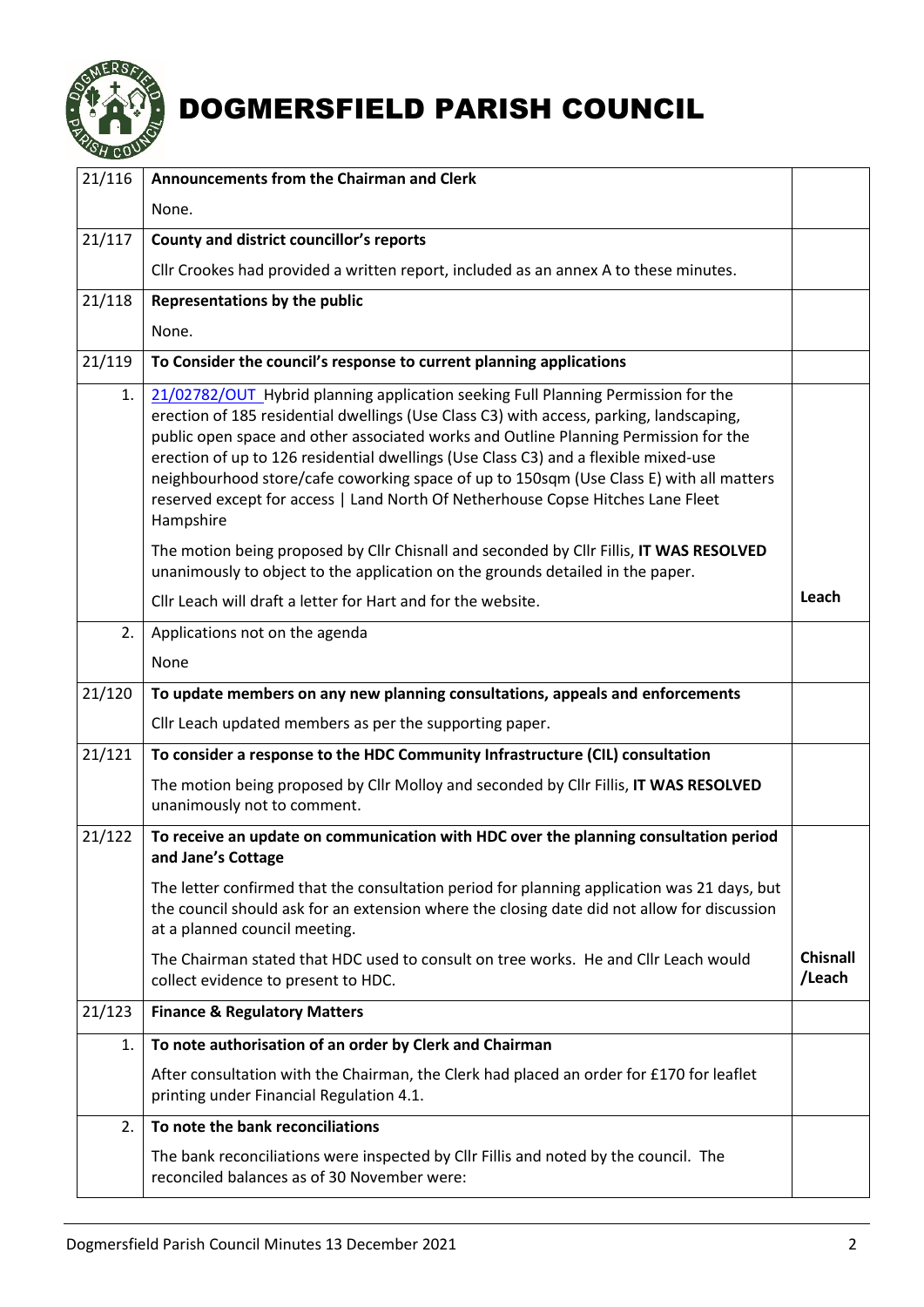

|        | $\bullet$                                                                                                                                                                                                 | <b>Unity Trust</b><br>£20,796.00 |                               |          |
|--------|-----------------------------------------------------------------------------------------------------------------------------------------------------------------------------------------------------------|----------------------------------|-------------------------------|----------|
|        | $-£135.85$<br>Multipay                                                                                                                                                                                    |                                  |                               |          |
| 3.     | To consider delegating approval of Clerk's extra hours to the Chairman/Vice-chair                                                                                                                         |                                  |                               |          |
|        | The motion being proposed by Cllr Chisnall and seconded by Cllr Leach, IT WAS RESOLVED                                                                                                                    |                                  |                               |          |
|        | unanimously to so extend the delegation.                                                                                                                                                                  |                                  |                               |          |
| 4.     | To authorise payments                                                                                                                                                                                     |                                  |                               |          |
|        | The motion being proposed by Cllr Leach and seconded by Cllr Miles, IT WAS RESOLVED<br>unanimously to approve the following payments:                                                                     |                                  |                               |          |
|        | <b>Date</b>                                                                                                                                                                                               | Payment                          | Payee                         | £        |
|        | 13/12/21                                                                                                                                                                                                  | APA refreshments                 | <b>Auriol Wines</b>           | 61.20    |
|        | 13/12/21                                                                                                                                                                                                  | Phone box refurb                 | Men's Shed                    | 125.00   |
|        | 22/11/21                                                                                                                                                                                                  | Phone bill                       | <b>Buzz Networks</b>          | 5.95     |
|        | 15/11/21                                                                                                                                                                                                  | <b>Trees</b>                     | <b>Woodland Trust</b>         | 126.90   |
|        | 26/11/21                                                                                                                                                                                                  | Card monthly fee                 | Lloyds Bank                   | 3.00     |
|        | 02/12/21                                                                                                                                                                                                  | Tree protectors                  | <b>Elixir Garden Supplies</b> | 169.98   |
|        | 13/12/21                                                                                                                                                                                                  | <b>Walks Leaflet</b>             | <b>Brandtastic Ltd</b>        | 170.00   |
|        | 27/11/21                                                                                                                                                                                                  | Base salary - Nov                | <b>Martin Whittaker</b>       | 350.00   |
|        | 08/11/21                                                                                                                                                                                                  | Overpayment of Clerk's expenses  | <b>Martin Whittaker</b>       | 0.40     |
|        | 13/12/21                                                                                                                                                                                                  | Trees - supplementary            | <b>Ashbridge Nurseries</b>    | 14.40    |
|        | 13/12/21                                                                                                                                                                                                  | Salary balance                   | Martin Whittaker              | 37.93    |
|        | 13/12/21                                                                                                                                                                                                  | Correction of overpayment in Nov | <b>Martin Whittaker</b>       | $-0.40$  |
|        | 13/12/21                                                                                                                                                                                                  | Mileage                          | Martin Whittaker              | 23.40    |
|        | 13/12/21                                                                                                                                                                                                  | HDC election charge              | Hart DC                       | 1,547.00 |
|        | Cllrs Miles and Leach were asked to authorise the payments.                                                                                                                                               |                                  |                               |          |
| 21/124 | To receive a financial report                                                                                                                                                                             |                                  |                               |          |
|        | The report was noted.                                                                                                                                                                                     |                                  |                               |          |
| 21/125 | To approve the budget and precept for 2022/23                                                                                                                                                             |                                  |                               |          |
|        | The motion being proposed by Cllr Chisnall and seconded by Cllr Molloy, IT WAS<br>RESOLVED unanimously to approve the budget as per the submitted paper, and to set the<br>precept at £12,697.            |                                  |                               |          |
| 21/126 | To confirm the council's responsibility for the Christmas lights                                                                                                                                          |                                  |                               |          |
|        | The motion being proposed by Cllr Miles and seconded by Cllr Leach, IT WAS RESOLVED<br>unanimously to confirm that Cllr Molloy would be responsible for the Christmas lights on<br>behalf of the council. |                                  |                               |          |
| 21/127 | To receive an update on the defibrillator                                                                                                                                                                 |                                  |                               |          |
|        | The Clerk gave an update on the defibrillator, recommending that the council waited for<br>the outcome of the supplier's testing process before taking any action.                                        |                                  |                               |          |
| 21/128 | To consider the use of s.106 monies                                                                                                                                                                       |                                  |                               |          |
|        | Carried over to the next meeting.                                                                                                                                                                         |                                  |                               |          |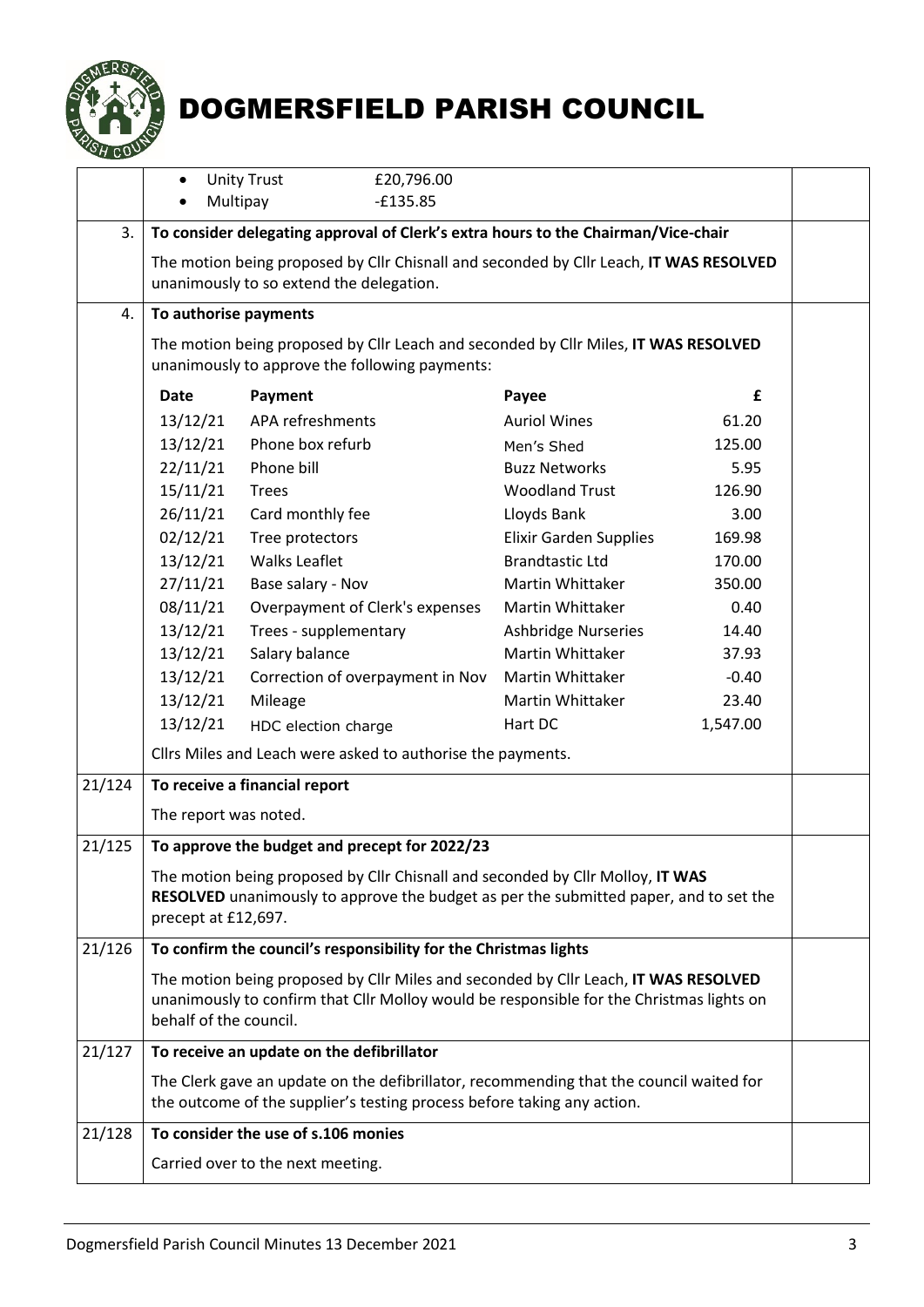

| 21/129 | To consider the management of Pilcot Green                                                                                                                                                                                                                                                                                                               |                      |
|--------|----------------------------------------------------------------------------------------------------------------------------------------------------------------------------------------------------------------------------------------------------------------------------------------------------------------------------------------------------------|----------------------|
|        | In view of the recent commercial activity of Pilcot Green South, the Chairman expressed<br>concern that others might seek to use the land for commercial purposes. The land is<br>unregistered and is not a Village Green. Cllrs Chisnall and Fillis offered to draft a letter to<br>the pub expressing disquiet about this and circulate it to members. | Chisnall<br>/ Fillis |
|        | Cllr Fillis offered to circulate the definitive map.                                                                                                                                                                                                                                                                                                     | <b>Fillis</b>        |
|        | A member of the public offered to search for historical documents giving information on<br>the management of the area.                                                                                                                                                                                                                                   |                      |
| 21/130 | To consider making a donation to CPRE                                                                                                                                                                                                                                                                                                                    |                      |
|        | The motion being proposed by Cllr Chisnall and seconded by Cllr Leach, IT WAS RESOLVED<br>unanimously to offer a membership donation of £60 to CPRE.                                                                                                                                                                                                     |                      |
| 21/131 | <b>Correspondence received</b>                                                                                                                                                                                                                                                                                                                           |                      |
|        | Carried over to the next meeting.                                                                                                                                                                                                                                                                                                                        |                      |
| 21/132 | <b>Information sharing</b>                                                                                                                                                                                                                                                                                                                               |                      |
|        | Carried over to the next meeting.                                                                                                                                                                                                                                                                                                                        |                      |
| 21/133 | Date of next meeting                                                                                                                                                                                                                                                                                                                                     |                      |
|        | As the scheduled meeting would be very early in January, it was agreed to postpone the<br>meeting to 17 January.                                                                                                                                                                                                                                         |                      |

Signed:

Date:

| Abbreviation | In place of                             | Abbreviation    | In place of                                  |
|--------------|-----------------------------------------|-----------------|----------------------------------------------|
| <b>APA</b>   | Annual Parish Assembly                  | H <sub>DC</sub> | <b>Hart District Council</b>                 |
| <b>CBF</b>   | Community Benefit Fund                  | <b>NALC</b>     | National Association of Local Councils       |
| <b>CIL</b>   | Community Infrastructure Levy           | <b>NPPF</b>     | <b>National Planning Policy Framework</b>    |
| <b>DPC</b>   | Dogmersfield Parish Council             | <b>TBHSPA</b>   | Thames Valley Heaths Special Protection Area |
| <b>HALC</b>  | Hampshire Association of Local Councils | SANG            | Suitable Alternative Natural Greenspace      |
| HCC          | Hampshire County Council                |                 |                                              |